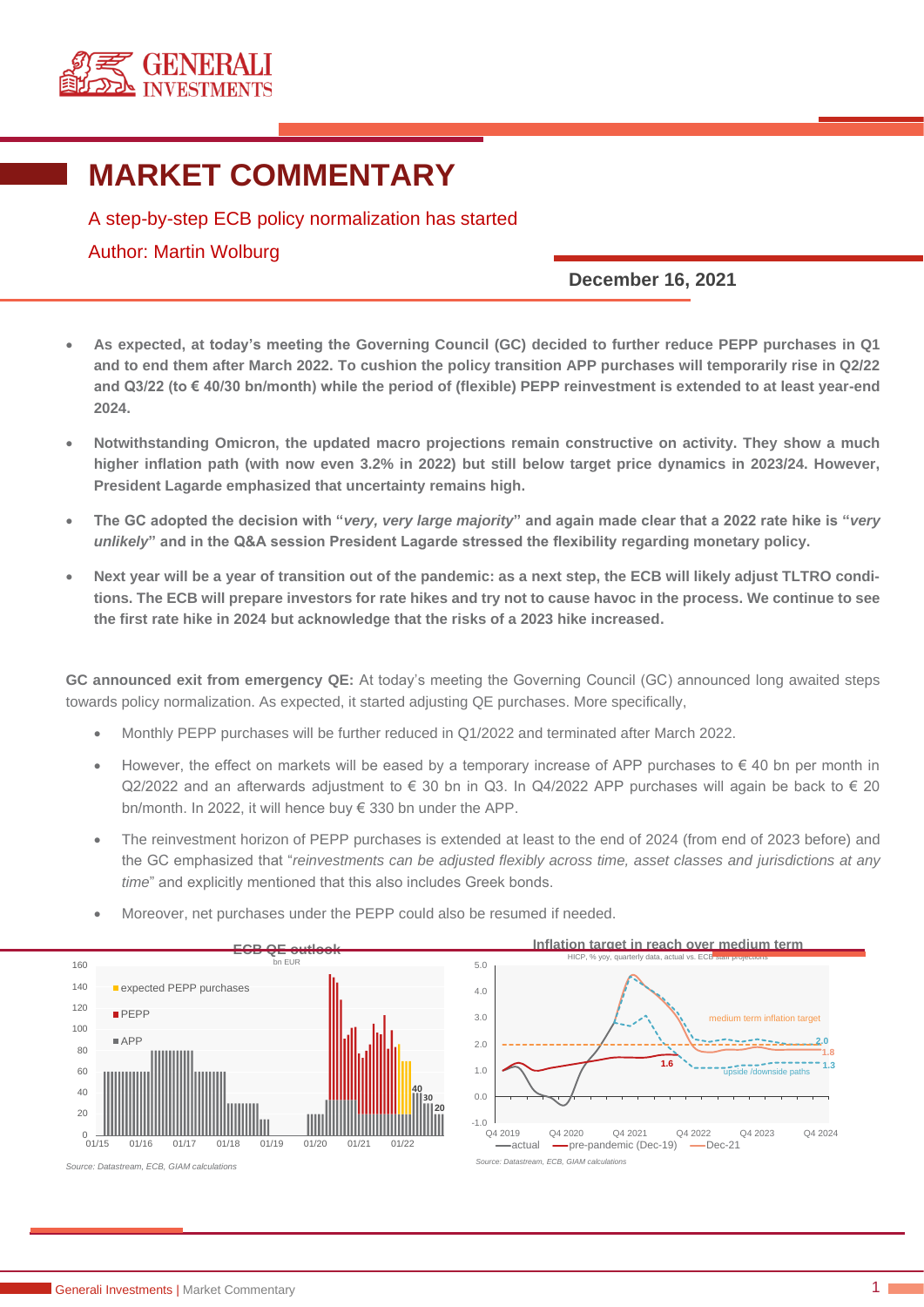**Inflation more persistent than thought:** Over the past weeks GC members had in their speeches emphasized the upside risks to inflation. As expected, the ECB did not give up its transitory inflation view and stuck to the trinity of base effects, energy price spikes and bottlenecks temporarily boosting inflation. However, in its projections the inflation path was substantially shifted to the upside. Headline inflation is seen to average 3.2% in 2022 (after only 1.7% in September) but to fall to 1.8% in 2023/24. President Lagarde pointed out in the Q&A session that about two third of this upward revision was due to energy prices and the rest due to extended bottlenecks. That said, the recovery is set to continue notwithstanding the arrival of Omicron. In this environment the outlook for underlying inflation was also shifted upwards but in 2024 it is still seen not to reach the target and to average 1.8%.

**Inflation uncertainty increased**: Against this backdrop it is no surprise that the inflation uncertainty has increased. At the end of the forecast horizon in 2024 there is now a difference of 0.7 pp between the upside (implying the reaching of the target) and the downside path (suggesting a relapse in a lowflation environment). The GC seems to be pretty much aware of the issue. A key factor to watch is wage negotiations. According to Mrs Lagarde the projections already comprise some impact from higher wages and hence second-round effects on inflation. Still, the ECB is "extremely attentive to wage accounts on a weekly basis". Energy prices as well as the question if and when the consumption pattern will normalize remain also risks. Inflation expectations are now broadly in line with the 2% threshold, but a further significant rise would probably cause headache among the GC members.



**First key rate hike still distant** Markets embarked on the expectation of a starting rate hike cycle of major central banks. Today the BoE lifted its key rate by 15 bps and the Fed confirmed rate hiking expectations yesterday (we now look for three hikes in 2022). However, President Lagarde tried to avoid the impression that the ECB was about to follow other central banks soon. When asked about the Fed in the Q&A session she unsurprisingly hinted at the special situation in each of the economies and at its forward guidance. The ECB's threshold for lifting rates is high. The new strategy demands inflation to reach its target "*well ahead of the end of its projection horizon and durably for the rest of the projection horizon"* and moreover the GC "*judges that realised progress in underlying inflation is sufficiently advanced to be consistent with inflation stabilising at two per cent over the medium term*". This condition will most likely not be met in 2022 and President Lagarde found it "*very unlikely*" that the ECB would raise rates in 2022.

**… but GC wants to be prepared for a 2023 hike:** One of the key objectives of the ECB is to smoothen monetary policy changes and to avoid market gyrations. Hence, the GC will also keep in mind that Fed action also tightens financing conditions in the euro area. Therefore, we expect weekly PEPP purchases to be brought down gradually to  $\epsilon$  12 bn in Q1/2022 (from  $\epsilon$ 16 bn in Q4/2021). In this scenario about € 200 bn of the € 1.85 tr envelope would then remain. The next step is probably the adjustment of the TLTRO conditions and the announcement of bridging tenders to avoid a policy cliff in 2023. And with overall QE purchases being reduced to € 20 bn per month in  $Q4/2022$ , the ECB will then be prepared to lift rates. The extension of the reinvestment period for PEPP purchases towards at least year-end 2024 will help to cap unorderly market movements as well. The announcement to resume net purchases under the PEPP if needed also goes in this direction. President Lagarde even suggested that the PEPP envelope could again be extended. All in all, the risks have clearly shifted more towards an anticipation of the first rate hike from 2024 to already 2023. The outcome of the early 2022 wage negotiations and the persistence of the bottleneck issue will be key. The fact that today's decisions were met by a "*very, very large*" majority suggests that the GC is increasingly aware of the upside risks to inflation and agrees with the need to normalize policy step-by-step.